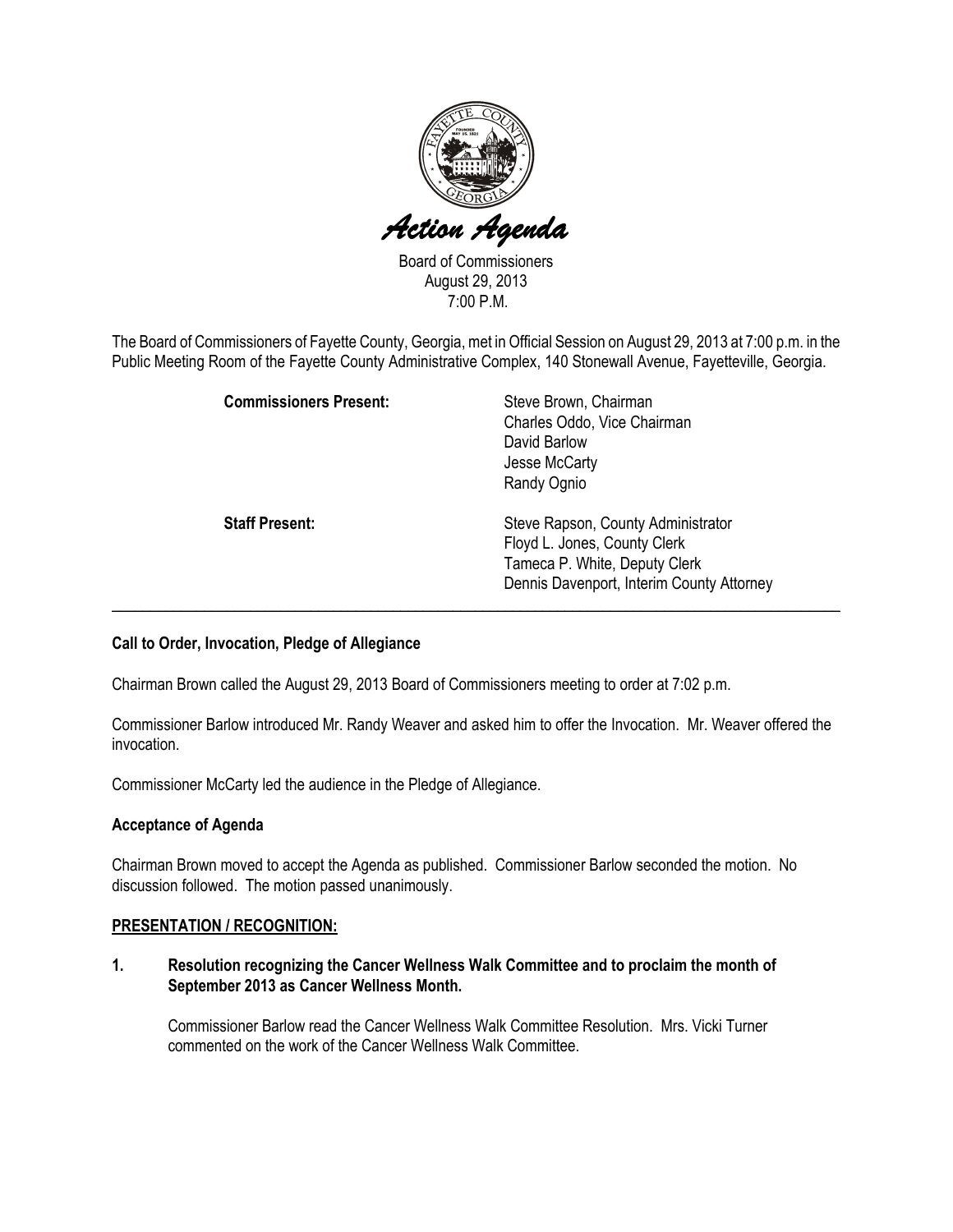## 2. Proclamation of September 1, 2013 as "Judge Charles Floyd Day."

Commissioner McCarty read the proclamation of September 1, 2013 as "Judge Charles Floyd Day."

## 3. Proclamation of September 14, 2013 as Fayette's Biggest Food Drive.

Commissioner Barlow read the proclamation declaring September 14, 2013 as Fayette's Biggest Food Drive.

## 4. Presentation of Citizen Life Savings Awards and Fire Department Unit Citations.

Fire Chief David Scarbrough explained the reason for the presentation of the Citizen Life Savings Awards and the Fire Department Unit Citations.

## 5. Recognition and presentation of Fire Department Rescue Award by Board of Commissioners.

Deputy Fire Chief Tom Bartlett gave the presentation of the Fire Department Rescue Award.

## 6. Recognition of Fayette County Medal Winning Boxers.

Chairman Brown recognized Fayette County's Medal Winning Boxers: Diego Casillas, Rayshawn Boone, and Jessica Kurtz.

#### PUBLIC HEARING:

## 7. Public Hearing and submission of Resolution 2013-15 for adoption of the proposed 2013 Property Tax Millage Rates.

Chief Financial Officer Mary Parrott gave a presentation on the proposed 2013 Property Tax Millage Rates. County Administrator Steve Rapson commented on the proposed Property Tax Millage Rates.

No one spoke in favor of or in opposition to the proposed 2013 Property Tax Millage Rates.

Commissioner Barlow moved to accept the presentation of the digest and millage rates as presented by Chief Financial Officer Mary Parrott, and to adopt Resolution 2013-15. Commissioner McCarty seconded the motion. No discussion followed. The motion passed unanimously.

## 8. Public Hearing on the proposed Core Infrastructure Special Purpose Local Option Sales Tax (SPLOST) project list.

County Administrator Steve Rapson briefly commented on the Core Infrastructure Special Purpose Local Option Sales Tax (SPLOST) project list, and how information for the SPLOST project list could be obtained. He pointed out that the SPLOST project list would be up for a vote on September 5, 2013.

Mr. Dennis Chase, Mr. Osvaldo Sanchez, Mr. William Grant; Mr. Leonard Terrell, Mr. Tom Waller, Mr. Bob Ross, and Peachtree City Councilman Eric Imker commented on the proposed Core Infrastructure SPLOST project list and its ramifications.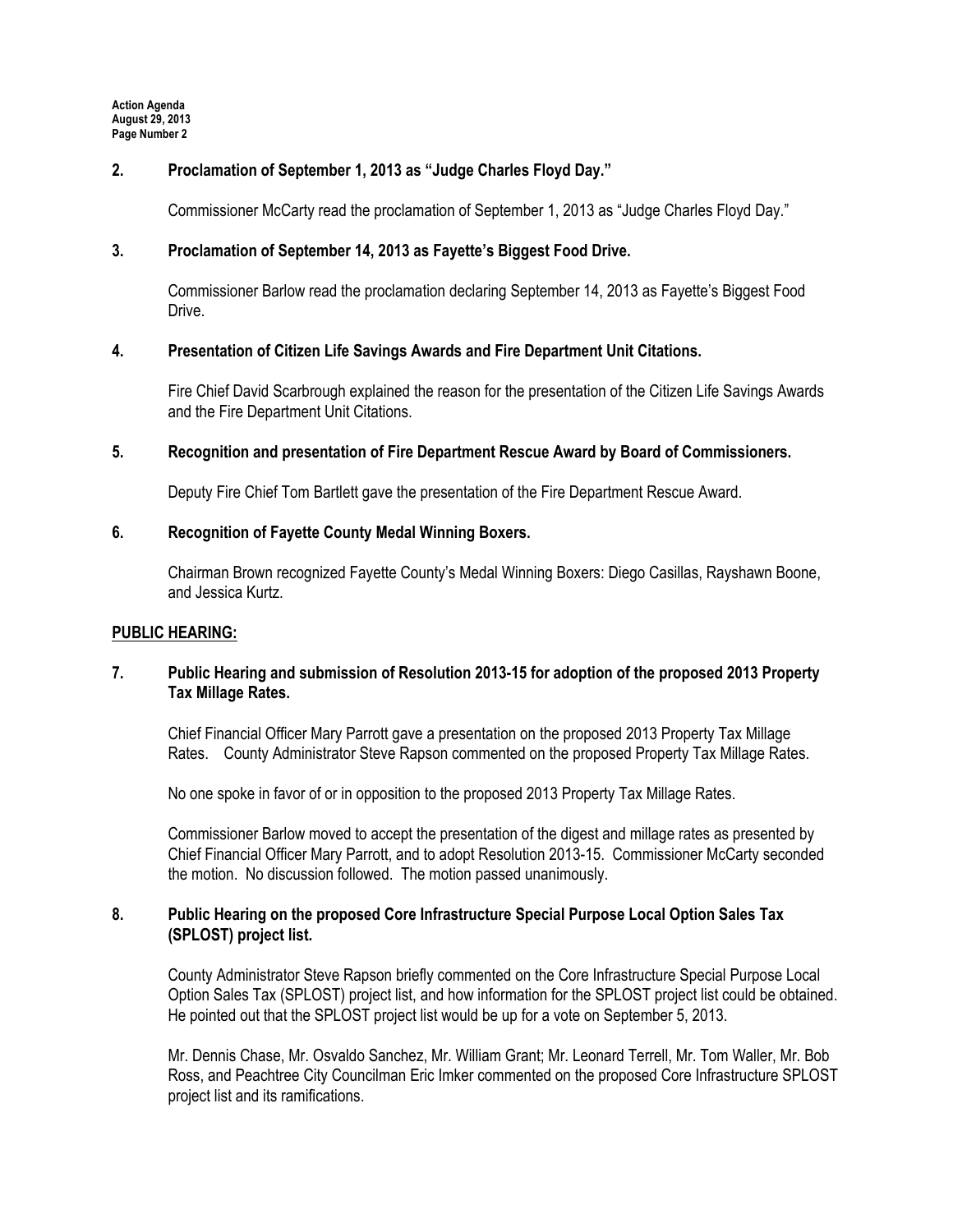Public Works Director Phil Mallon, Environmental Compliance Director Vanessa Birrell, and County Administrator Steve Rapson replied to the comments made by those who spoke about the proposed Core Infrastructure SPLOST projects.

Commissioner McCarty, Commissioner Oddo, and Chairman Brown also commented on the proposed Core Infrastructure SPLOST projects.

The Board took no action on this item.

# PUBLIC COMMENT:

The following individuals gave public comments: Ms. Eileen Zeigler, Mr. Osvaldo Sanchez, Mr. John Munford, and Peachtree City Councilman Eric Imker.

## CONSENT AGENDA:

Chairman Brown asked for Items 9 and 10 to be removed from the Consent Agenda.

Chairman Brown moved to approve the Consent Agenda as read with the exception of Items 9 and 10. Commissioner Ognio seconded the motion. No discussion followed. The motion passed unanimously.

## 9. Approval of staff's request for the Board to approve an agreement with Coast2CoastRx to allow Fayette County employees and citizens to benefit from a discount program for prescriptions and other medical services.

Chairman Brown said he would not support the request and he spoke about his concerns with entering into an agreement with Coast2CoastRx.

Commissioner Barlow moved for the Board to not approve Consent Agenda Item 9– staff's request for the Board to approve an agreement with Coast2CoastRx to allow Fayette County employees and citizens to benefit from a discount program for prescriptions and other medical services. Commissioner Ognio seconded the motion. Discussion followed. The motion to not approve the agreement passed 5-0.

#### 10. Approval of staff's recommendation to enter into an Alliance Memorandum of Understanding with the University of Phoenix that will provide a five percent (5%) tuition reduction to Fayette County's employees who meet the University's admission standards.

Chairman Brown spoke about his concerns with entering into an Alliance Memorandum of Understanding with the University of Phoenix.

Commissioner Ognio moved to not approve staff's recommendation to enter into an Alliance Memorandum of Understanding with the University of Phoenix that will provide a five percent (5%) tuition reduction to Fayette County's employees who meet the University's admission standards. Commissioner Barlow seconded the motion. Discussion followed. The motion not to approve passed unanimously.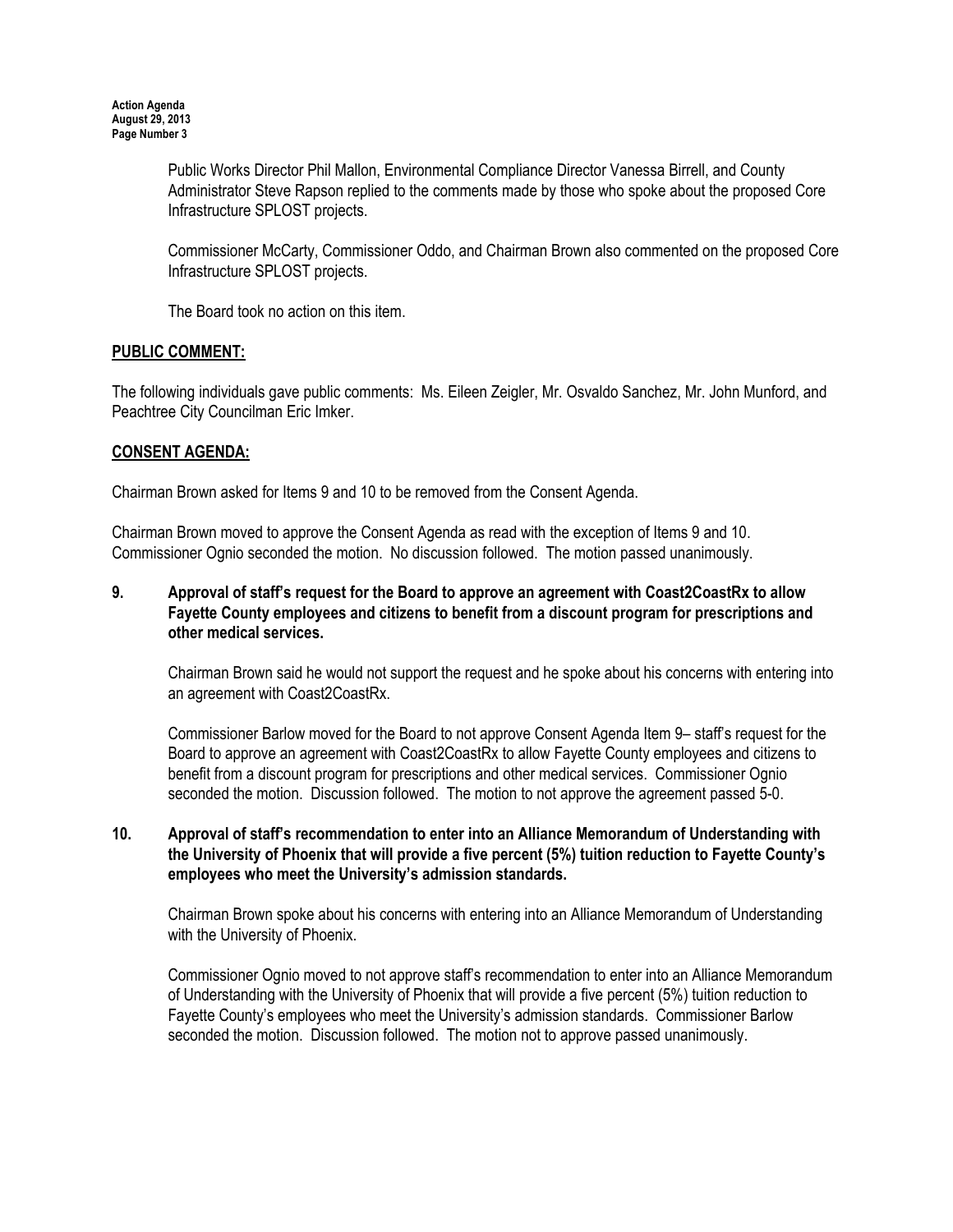- 11. Approval of staff's recommendation to enter into an Intergovernmental Agreement between Spalding County and Fayette County for the replacement of the McIntosh Road Bridge over the Flint River, and to ratify the Chairman's signature on the agreement.
- 12. Approval of staff's recommendation to authorize the Chairman to sign an Executive Session Affidavit stating the Board entered into Executive Session on August 15, 2013 for the purpose of reviewing the June 27, 2013 Executive Session Minutes.
- 13. Approval of the August 15, 2013 Board of Commissioners meeting Minutes.

## OLD BUSINESS:

There were no Old Business items on the Agenda.

## NEW BUSINESS:

14. Consideration of staff's recommendation to adopt Ordinance 2013-11 amending the Fayette County Code of Ordinances, Chapter 3. Alcoholic Beverages, to provide severability; to repeal conflicting laws, ordinances, and resolutions; to provide an effective date; and for other purposes allowed by law, and adoption of the Proposed Alcohol Fee Schedule.

Community Development Director Pete Frisina and Code Enforcement Officer Kathy Hobbs discussed this request with the Board.

Interim County Attorney Dennis Davenport informed the Board that it needed to concern itself with the area of excise taxes, located in Article V of the Fayette County Code of Ordinances. He explained that the way the proposed Ordinance 2013-11 reads, and if it was to be approved by the Board, then Article 5 would be deleted in its entirety, and would enact the new ordinance. He suggested that the Board consider a caveat that would not delete the current chapter in its entirety, but would preserve Article V as excise tax. He said the County did not want to lose the excise tax portion.

Commissioner Barlow moved to approve staff's recommendation to adopt Ordinance 2013-11 amending the Fayette County Code of Ordinances, Chapter 3. Alcoholic Beverages, to provide severability; to repeal conflicting laws, ordinances, and resolutions; to provide an effective date; and for other purposes allowed by law, and to adopt the proposed Alcohol Fee Schedule. Mr. Davenport suggested that Commissioner Barlow augment his motion to include an addition to reserve current Article V in the code relating to excise taxes so it is not lost with the adoption of Ordinance 2013-11. Commissioner Barlow agreed to add Mr. Davenport's recommendation to the motion. Commissioner McCarty seconded the motion. No discussion followed.

The motion to approve staff's recommendation to adopt Ordinance 2013-11 amending the Fayette County Code of Ordinances, Chapter 3. Alcoholic Beverages, to provide severability; to repeal conflicting laws, ordinances, and resolutions; to provide an effective date; and for other purposes allowed by law, to adopt the proposed Alcohol Fee Schedule, and to reserve current Article V in the code relating to excise taxes so it is not lost with the adoption of Ordinance 2013-11 passed unanimously.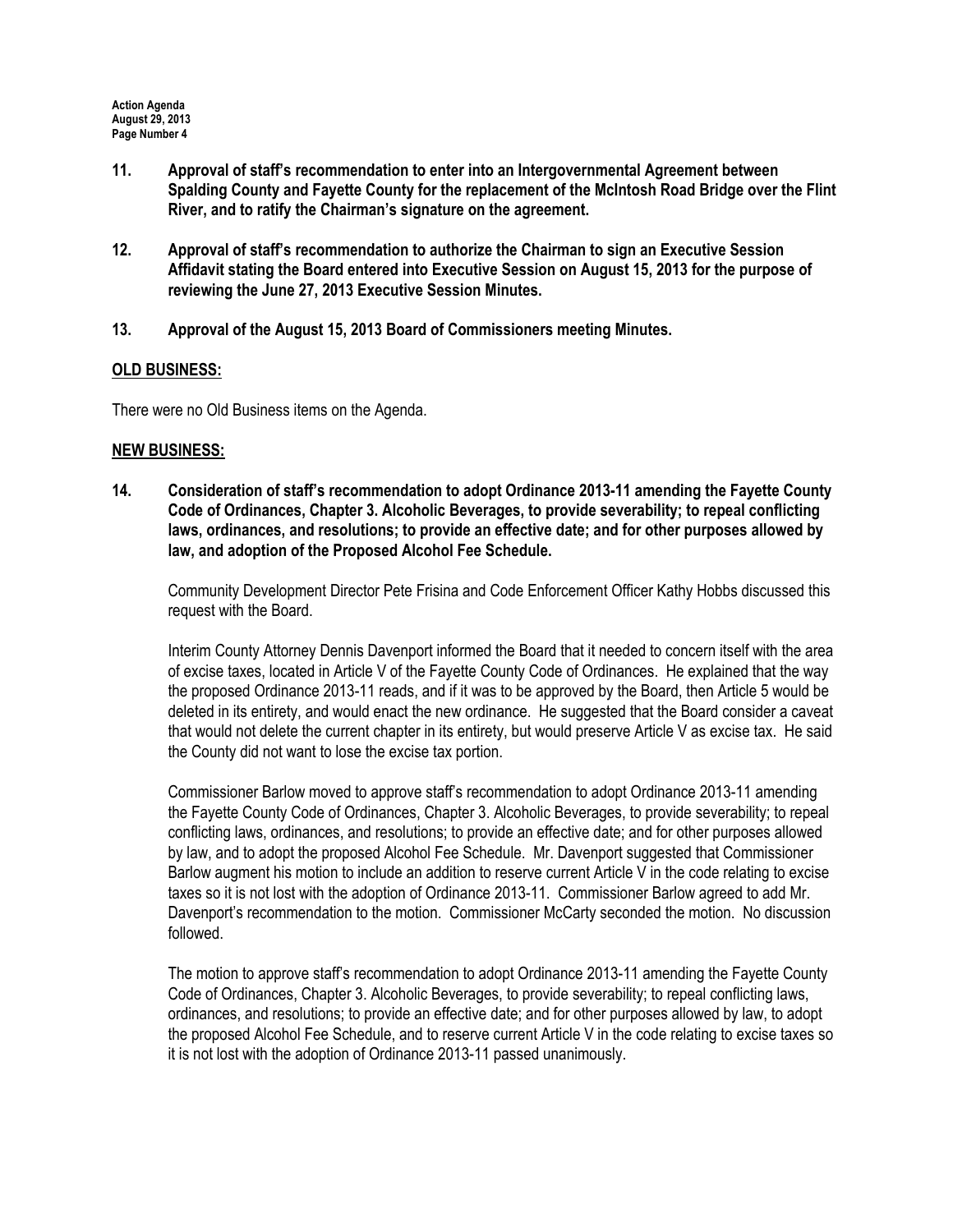#### ADMINISTRATOR'S REPORTS

Voting Delegate at the ACCG Legislative Leadership Conference: County Administrator Steve Rapson informed the Board that every year each county has to delegate a Voting Delegate to ACCG for the upcoming Legislative Leadership Conference. He told the Board that in previous years County Administrator Jack Krakeel had been the Voting Delegate, and that Commissioner Allen McCarty served in the position last year. Discussion followed.

Commissioner Barlow moved to allow Commissioner McCarty to serve as Fayette County's Voting Delegate at the upcoming Legislative Leadership Conference. Commissioner Ognio seconded the motion. No discussion followed. The motion passed unanimously.

Direction on Board Appointments: County Administrator Steve Rapson informed the Board that there were some upcoming appointments were to become vacant in the upcoming months. He explained that some of the expiring positions were on the Planning Commission, that the Planning Commission appointments were assigned by the Commissioners' posts, and he asked the Board if it wanted to continue advertising or if it wanted to follow the traditional practice of allowing each Commissioner to choose a nominee. The Board agreed to continue to advertise for these positions, irrespective of posts. Mr. Rapson then asked if someone wants to reapply for a position, would that applicant go through the interview process as well. The Board agreed that a person reapplying for a position should go through the interview process as well.

Response to John Munford's Questions: County Administrator Steve Rapson responded to each of the questions Mr. John Munford posed during the Public Comments section of the meeting.

Statement on the Sanitary Survey Reports: County Administrator Steve Rapson issued a statement on the recent Sanitary Survey Reports.

Open Records provided to the Media: County Administrator Steve Rapson reported that all Open Records Requests that have been in the paper, including the McKinley letter, the individual disciplines, all of the actions that have occurred, all of those items were explicitly detailed in about a 1"-package and provided to Fayette Daily News reporter Pat Cooper and to *The Citizen* reporter John Munford at the beginning of the meeting. He explained that under Georgia law, when a complaint is being investigated that will result in personnel action, associated documents do not have to be released until after the action is taken. He told everyone that once action is taken, the records can be released, under Georgia law, ten days later. Mr. Rapson pointed out that "ten days later" would mean Friday, September 6, 2013. He said the reason he chose to wait four days to release information tonight was because, under the County's personnel policy, employees have a right to appeal his decision for five days; with the five-day appeal deadline expiring on August 30, 2013. He acknowledged that he was taking a risk in releasing the information early, but he believed a sense of accountability has been put into place, that the records will document who was disciplined and what the disciplinary actions are. He concluded that there are no open records that have not been released. He mentioned that part of the problem is that the Board and administration are transparent and that requests for information are often responded to within the same day, so when an answer is not received quickly it is not always received favorably. He thought there was a good relationship with the press, he hoped those relationships would be maintained, and that there would be disagreements from time to time.

# ATTORNEY'S REPORTS

Threatened Litigation: Interim County Attorney Dennis Davenport informed the Board that he had one item for Executive Session involving threatened litigation.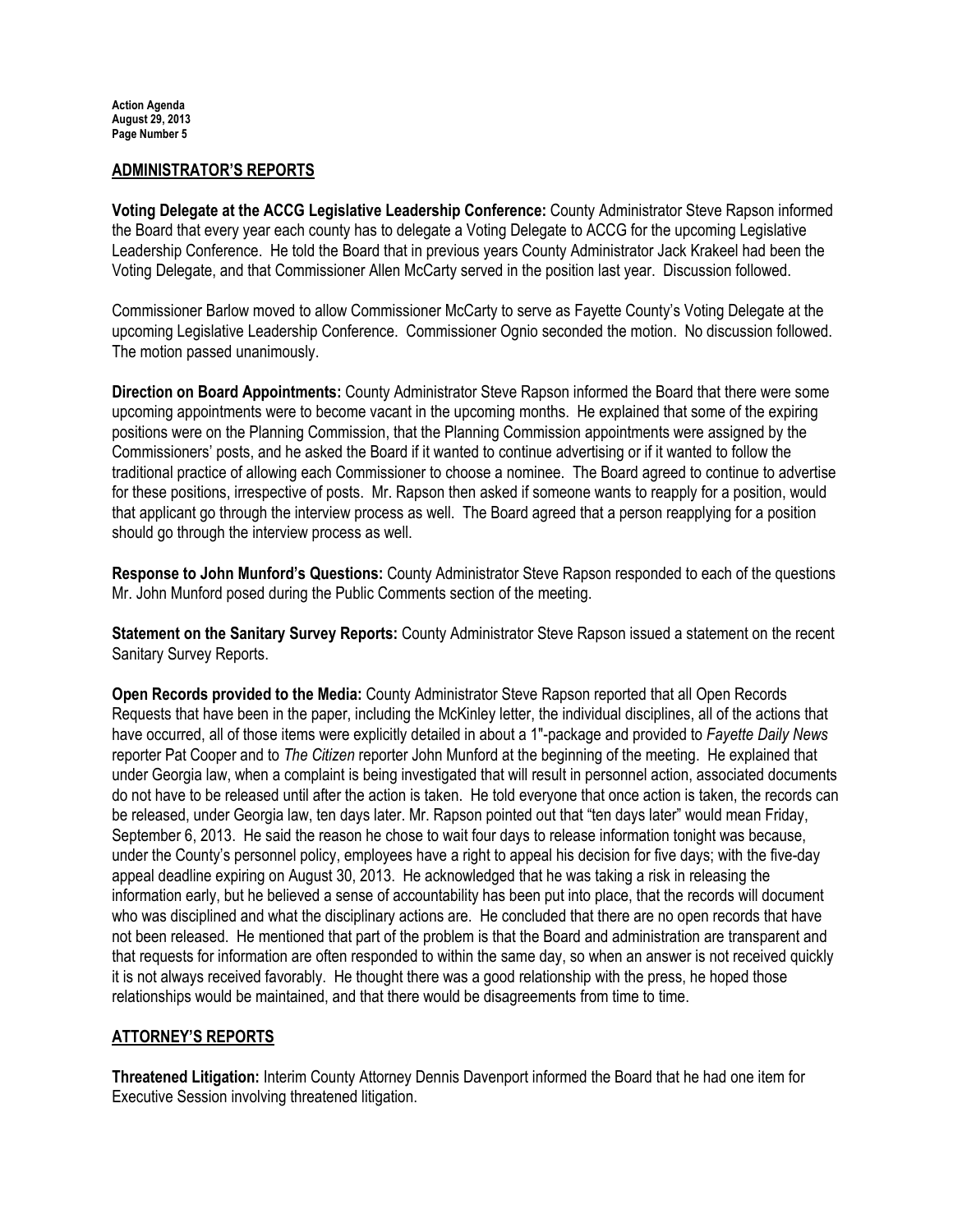Action Agenda August 29, 2013 Page Number 6

#### COMMISSIONERS' REPORTS

Commissioner Oddo: Commissioner Oddo that the water situation has been an ongoing soap opera. He acknowledged that he had not made his thought public on the matter, but that he wanted to make his thoughts public on the matter. He then read a prepared statement concerning the issues surrounding the Water System in Fayette County.

Commissioner Ognio: Commissioner Ognio made a statement concerning the Water System.

Commissioner McCarty: Commissioner McCarty asked Mr. Munford if he still wanted an email from each Commissioner. Mr. Munford replied that his boss wanted emailed responses from each Commissioner. Commissioner McCarty added that if the County had fired all the Water System employees, as some suggested, that it would have a Water System with no employees. He pointed out that through his long experiences in broadcasting that he could count only three people that he had to terminate. He said his job was to correct the problems he was having with people, and in doing that he had people working for him who respected him, who worked with him, and who ended up doing a good job. He added that the Board's job and County Administrator Steve Rapson's job, was to find the problems and resolve them. He closed his statement saying Mr. Rapson was doing a fine job in resolving the problems.

Commissioner Barlow: Commissioner Barlow directed his comments to County Administrator Rapson while informing everyone that during the two weeks Mr. Rapson was gone the County was absent any quality leadership. He said the County had an individual who placed himself in a position of authority while not having the right to do so, and by doing so has created problems that did not necessarily have to be created and that everyone has to deal with it. He said that at no time did Mr. Rapson lose any of his personal integrity nor the integrity or quality of leadership that he has been providing the county. He applauded Mr. Rapson for the way he conducted himself while on vacation, and he apologized for the issues that people on the Commission caused him to deal with while he was on his personal vacation. He congratulated and thanked Mr. Rapson for returning to work.

Chairman Brown: Chairman Brown apologized to County Administrator Steve Rapson since he had to be called several times while he was on vacation, and that his employment contract should be modified to ensure that he is never outside of cell phone range again when he is on vacation. He acknowledged that the issues were a lot to deal with while on vacation. He pointed out that he has a relationship with Mr. Rapson that goes back over a decade, and there are many times where they have butted heads. He said the beautiful part about it is that when the issues are over, they "go eat a pizza and then we go on to the next issue." He stated that the greatest thing a person can have in life is good relationships, and when a person has good relationships it makes all the difference in the world. He said he appreciates the relationship he has had with Mr. Rapson, that there are times when they agree to disagree on issues, and that they have agreed to disagree on the current issues facing the Water System. He closed saying they would go on to other issues and start "plowing some ground." Chairman Brown next addressed the issue surrounding former County Attorney Scott Bennett, and he told everyone that the special solicitor's investigator dismissed the case. He told everyone that he spoke to the investigator and that it was a disappointing experience. Speaking on behalf of the Board, he stated that if someone makes an Open Records Request for information on a Commissioner, that they would not take their computers home, have the hard drives wiped, and offer an excuse that there are several papers in a filing cabinet and if you would like to look through a few of those perhaps you can find what you are looking for or perhaps you cannot. He thought the dismissal lowered the standard for Open Records in the State of Georgia, and he thought the citizens of the State of Georgia lost out on the decision.